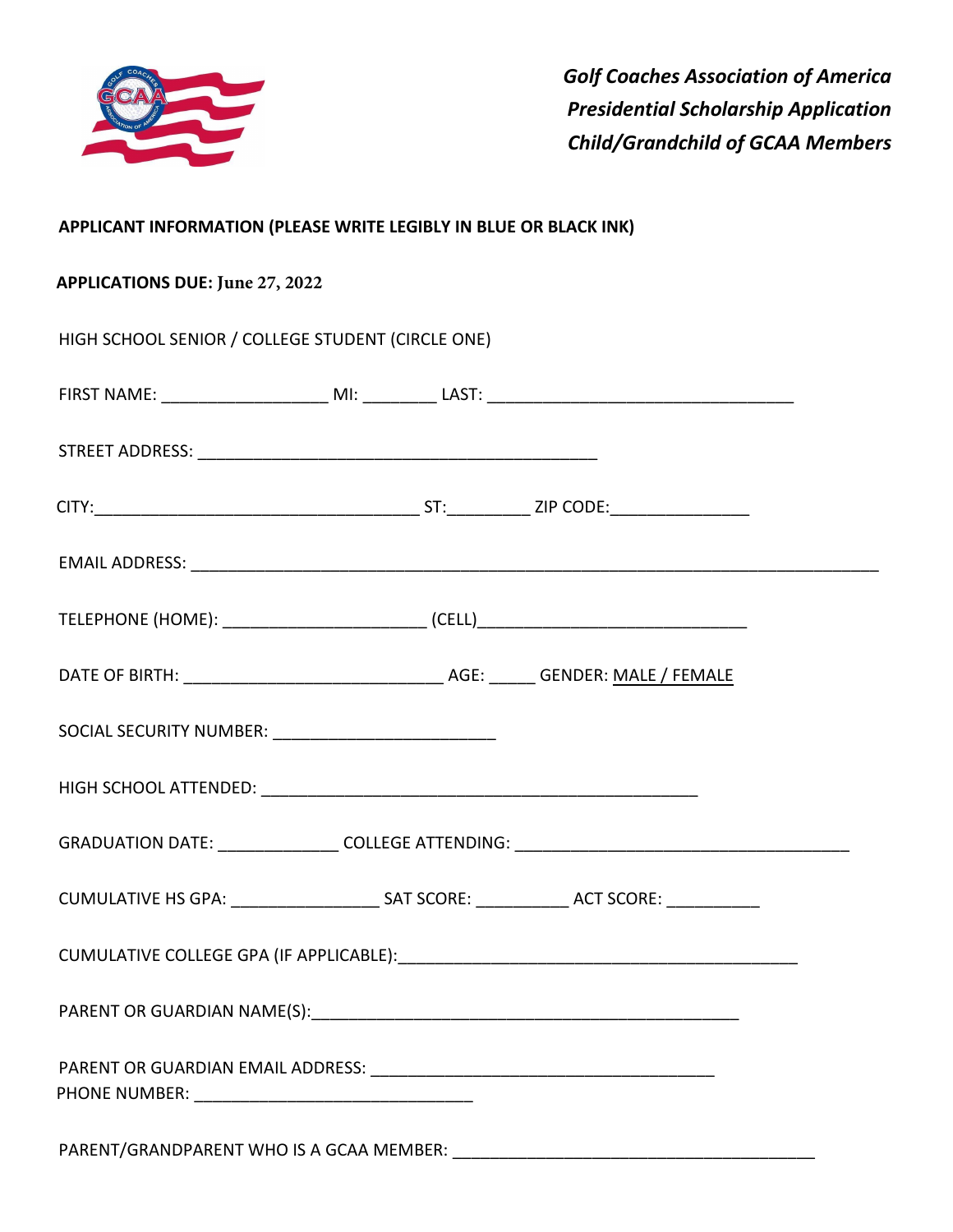(IF ADDITIONAL SPACE IS NEEDED, PLEASE ATTACH SEPARATE SHEET)

PLEASE LIST ANY SCHOLASTIC HONORS OR AWARDS YOU HAVE RECEIVED:

PLEASE LIST ANY EXTRACURRICULAR ACTIVITIES YOU PARTICIPATE IN (EXAMPLES: SPORTS, STUDENT GOVERNMENT, EMPLOYMENT, STUDENT ORGANIZATIONS):

\_\_\_\_\_\_\_\_\_\_\_\_\_\_\_\_\_\_\_\_\_\_\_\_\_\_\_\_\_\_\_\_\_\_\_\_\_\_\_\_\_\_\_\_\_\_\_\_\_\_\_\_\_\_\_\_\_\_\_\_\_\_\_\_\_\_\_\_\_\_\_\_\_\_\_\_\_\_\_\_\_\_\_\_\_\_\_\_\_\_\_\_\_\_\_\_\_

\_\_\_\_\_\_\_\_\_\_\_\_\_\_\_\_\_\_\_\_\_\_\_\_\_\_\_\_\_\_\_\_\_\_\_\_\_\_\_\_\_\_\_\_\_\_\_\_\_\_\_\_\_\_\_\_\_\_\_\_\_\_\_\_\_\_\_\_\_\_\_\_\_\_\_\_\_\_\_\_\_\_\_\_\_\_\_\_\_\_\_\_\_\_\_\_\_\_\_\_\_\_\_\_\_\_\_

\_\_\_\_\_\_\_\_\_\_\_\_\_\_\_\_\_\_\_\_\_\_\_\_\_\_\_\_\_\_\_\_\_\_\_\_\_\_\_\_\_\_\_\_\_\_\_\_\_\_\_\_\_\_\_\_\_\_\_\_\_\_\_\_\_\_\_\_\_\_\_\_\_\_\_\_\_\_\_\_\_\_\_\_\_\_\_\_\_\_\_\_\_\_\_\_\_\_\_\_\_\_\_\_\_\_\_

\_\_\_\_\_\_\_\_\_\_\_\_\_\_\_\_\_\_\_\_\_\_\_\_\_\_\_\_\_\_\_\_\_\_\_\_\_\_\_\_\_\_\_\_\_\_\_\_\_\_\_\_\_\_\_\_\_\_\_\_\_\_\_\_\_\_\_\_\_\_\_\_\_\_\_\_\_\_\_\_\_\_\_\_\_\_\_\_\_\_\_\_\_\_\_\_\_

\_\_\_\_\_\_\_\_\_\_\_\_\_\_\_\_\_\_\_\_\_\_\_\_\_\_\_\_\_\_\_\_\_\_\_\_\_\_\_\_\_\_\_\_\_\_\_\_\_\_\_\_\_\_\_\_\_\_\_\_\_\_\_\_\_\_\_\_\_\_\_\_\_\_\_\_\_\_\_\_\_\_\_\_\_\_\_\_\_\_\_\_\_\_\_\_\_\_\_\_\_\_\_\_\_\_\_

\_\_\_\_\_\_\_\_\_\_\_\_\_\_\_\_\_\_\_\_\_\_\_\_\_\_\_\_\_\_\_\_\_\_\_\_\_\_\_\_\_\_\_\_\_\_\_\_\_\_\_\_\_\_\_\_\_\_\_\_\_\_\_\_\_\_\_\_\_\_\_\_\_\_\_\_\_\_\_\_\_\_\_\_\_\_\_\_\_\_\_\_\_\_\_\_\_\_\_\_\_\_\_\_\_\_\_

\_\_\_\_\_\_\_\_\_\_\_\_\_\_\_\_\_\_\_\_\_\_\_\_\_\_\_\_\_\_\_\_\_\_\_\_\_\_\_\_\_\_\_\_\_\_\_\_\_\_\_\_\_\_\_\_\_\_\_\_\_\_\_\_\_\_\_\_\_\_\_\_\_\_\_\_\_\_\_\_\_\_\_\_\_\_\_\_\_\_\_\_\_\_\_\_\_\_\_\_\_\_\_\_\_\_\_

\_\_\_\_\_\_\_\_\_\_\_\_\_\_\_\_\_\_\_\_\_\_\_\_\_\_\_\_\_\_\_\_\_\_\_\_\_\_\_\_\_\_\_\_\_\_\_\_\_\_\_\_\_\_\_\_\_\_\_\_\_\_\_\_\_\_\_\_\_\_\_\_\_\_\_\_\_\_\_\_\_\_\_\_\_\_\_\_\_\_\_\_\_\_\_\_\_\_

\_\_\_\_\_\_\_\_\_\_\_\_\_\_\_\_\_\_\_\_\_\_\_\_\_\_\_\_\_\_\_\_\_\_\_\_\_\_\_\_\_\_\_\_\_\_\_\_\_\_\_\_\_\_\_\_\_\_\_\_\_\_\_\_\_\_\_\_\_\_\_\_\_\_\_\_\_\_\_\_\_\_\_\_\_\_\_\_\_\_\_\_\_\_\_\_\_\_\_\_\_\_\_\_\_\_\_

\_\_\_\_\_\_\_\_\_\_\_\_\_\_\_\_\_\_\_\_\_\_\_\_\_\_\_\_\_\_\_\_\_\_\_\_\_\_\_\_\_\_\_\_\_\_\_\_\_\_\_\_\_\_\_\_\_\_\_\_\_\_\_\_\_\_\_\_\_\_\_\_\_\_\_\_\_\_\_\_\_\_\_\_\_\_\_\_\_\_\_\_\_\_\_\_\_\_\_\_\_\_\_\_\_\_\_

\_\_\_\_\_\_\_\_\_\_\_\_\_\_\_\_\_\_\_\_\_\_\_\_\_\_\_\_\_\_\_\_\_\_\_\_\_\_\_\_\_\_\_\_\_\_\_\_\_\_\_\_\_\_\_\_\_\_\_\_\_\_\_\_\_\_\_\_\_\_\_\_\_\_\_\_\_\_\_\_\_\_\_\_\_\_\_\_\_\_\_\_\_\_\_\_\_\_\_\_\_\_\_\_\_\_\_

\_\_\_\_\_\_\_\_\_\_\_\_\_\_\_\_\_\_\_\_\_\_\_\_\_\_\_\_\_\_\_\_\_\_\_\_\_\_\_\_\_\_\_\_\_\_\_\_\_\_\_\_\_\_\_\_\_\_\_\_\_\_\_\_\_\_\_\_\_\_\_\_\_\_\_\_\_\_\_\_\_\_\_\_\_\_\_\_\_\_

\_\_\_\_\_\_\_\_\_\_\_\_\_\_\_\_\_\_\_\_\_\_\_\_\_\_\_\_\_\_\_\_\_\_\_\_\_\_\_\_\_\_\_\_\_\_\_\_\_\_\_\_\_\_\_\_\_\_\_\_\_\_\_\_\_\_\_\_\_\_\_\_\_\_\_\_\_\_\_\_\_\_\_\_\_\_\_\_\_\_\_\_\_\_\_\_\_\_\_\_\_\_\_\_\_\_\_

\_\_\_\_\_\_\_\_\_\_\_\_\_\_\_\_\_\_\_\_\_\_\_\_\_\_\_\_\_\_\_\_\_\_\_\_\_\_\_\_\_\_\_\_\_\_\_\_\_\_\_\_\_\_\_\_\_\_\_\_\_\_\_\_\_\_\_\_\_\_\_\_\_\_\_\_\_\_\_\_\_\_\_\_\_\_\_\_\_\_\_\_\_\_\_\_\_\_\_\_\_\_\_\_\_\_\_

(IF ADDITIONAL SPACE IS NEEDED, PLEASE ATTACH SEPARATE SHEET)

PLEASE LIST AND DESCRIBE ANY COMMUNITY SERVICE PROGRAMS/ACTIVITIES YOU ARE INVOLVED WITH:

WHY WOULD YOU BE THE IDEAL CANDIDATE TO RECEIVE A GCAA PRESIDENTIAL SCHOLARSHIP?

ADDITIONAL INFORMATION TO INCLUDE WITH YOUR APPLICATION:

1. COPY OF MOST RECENT TRANSCRIPT FROM HIGH SCHOOL AND COLLEGE (IF APPLICABLE) INCLUDING HIGH SCHOOL GPA AND CUMULATIVE COLLEGE GPA (IF APPLICABLE)

2. COPY OF SAT/ACT SCORES

3. MINIMUM OF TWO LETTERS OF RECOMMENDATION